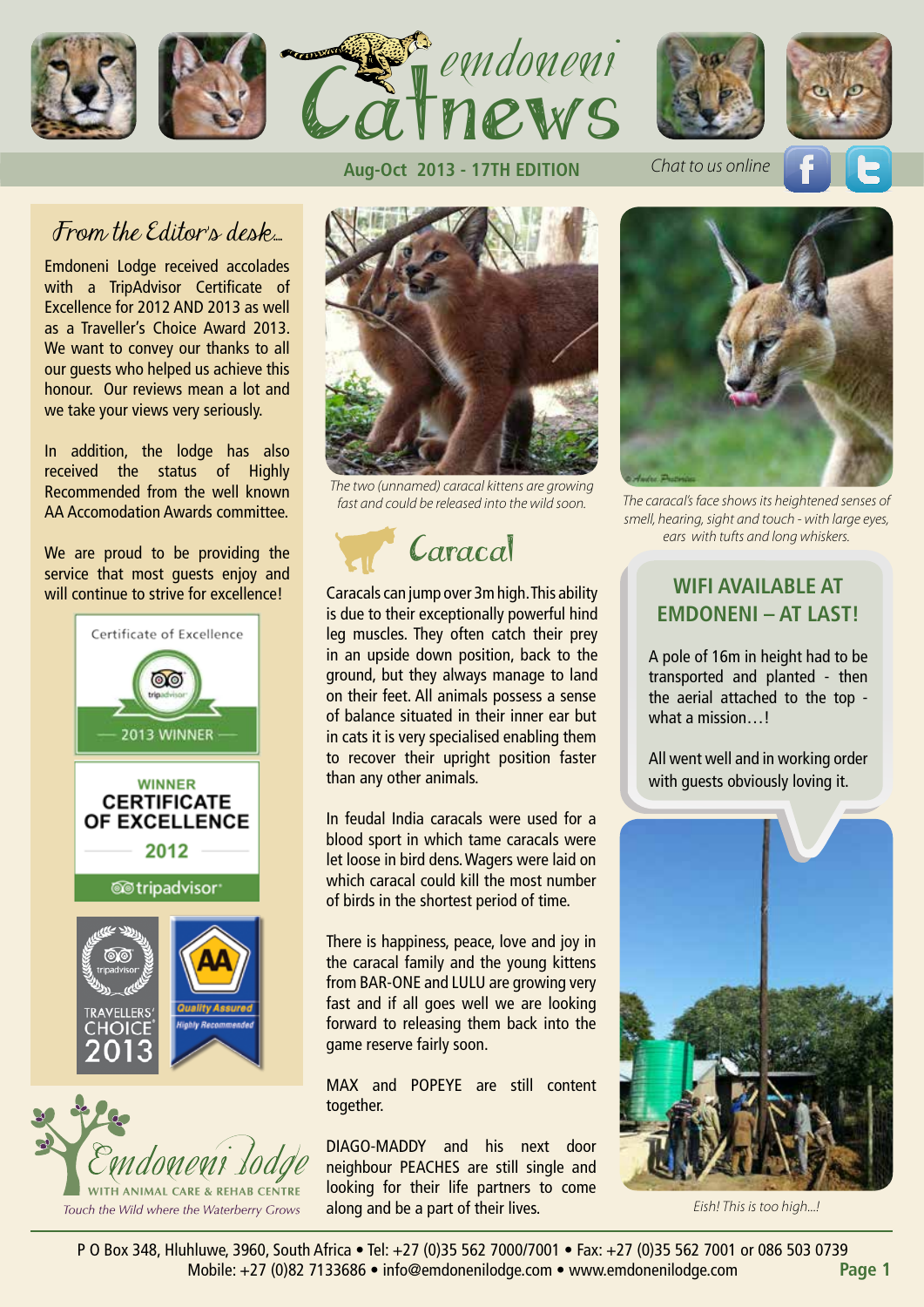

**17TH EDITION - Aug/Oct 2013** 



# **Cheetah**

Cheetahs the speed machines of the wild. Their toe claws are not retractable like those of other cats, only mildly curved and rather blunt. They are specialised to act like spikes on running shoes to provide grip. Their scapula lies flat against the deep chest making it free to rotate in the same plane as the leg - in effect lengthening the leg. The spine also adds to stride length by flexion and extension, whereby the swing of leg is increased.

The Cheetah can move at about 00 km/h by flexing and extending the spine (without any legs like a looper worm).

The period that the cheetah has all four feet off the ground is twice as much as

*I'm just enjoying a quiet scratch here ...*

that of a horse and can be up to 50% of the time, resulting in faster speed, thus almost flying through the air. A race horse takes about 2.5 strides per second and the cheetah takes 3.5 strides per second.

Even though it has a caratid rete configuration of the blood vessel system which cools the blood going to the brain, the cheetah usually aborts the chase after 300m and needs to rest afterwards. At maximum speed the body temperature may rise to 40.6°C which will certainly result in death if continued for longer. At rest the cheetah's breathing is around 15- 20 breaths per minute going up to 150- 160 after a chase.

All our cheetah are in good condition and well-behaved, but sadly, no mating yet.





## Staff at Emdoneni



*Welcome to new staff members, from left: Johan Benadé, Manager Food & Beverage, Beryl Neave, Manager Housekeeping & Laundry, Tamara Nzuza, Front Office Receptionist & Stiaan Viljoen, Front Office Manager*

Welcome to Beryl Neave and Johan Benadé. Johan, with his Excectuive chef background, will be our new Food & Beverage Manager.

Beryl Neave is our new Housekeeper & Laundry Manager. Tamara Nzuza is our new receptionist and Stiaan Viljoen is the new Front Office Manager. They are all highly qualified and we are thrilled to have them on board!

Sadly we are saying goodbye to Charmaine Diggens. Charmaine was part of our team for 9 years. Charmaine, thank you very much for your loyalty, dedication and hard work over the years. We are going to miss you very much!



*Emdoneni welcomed a new zebra foal to the ladge this spring!*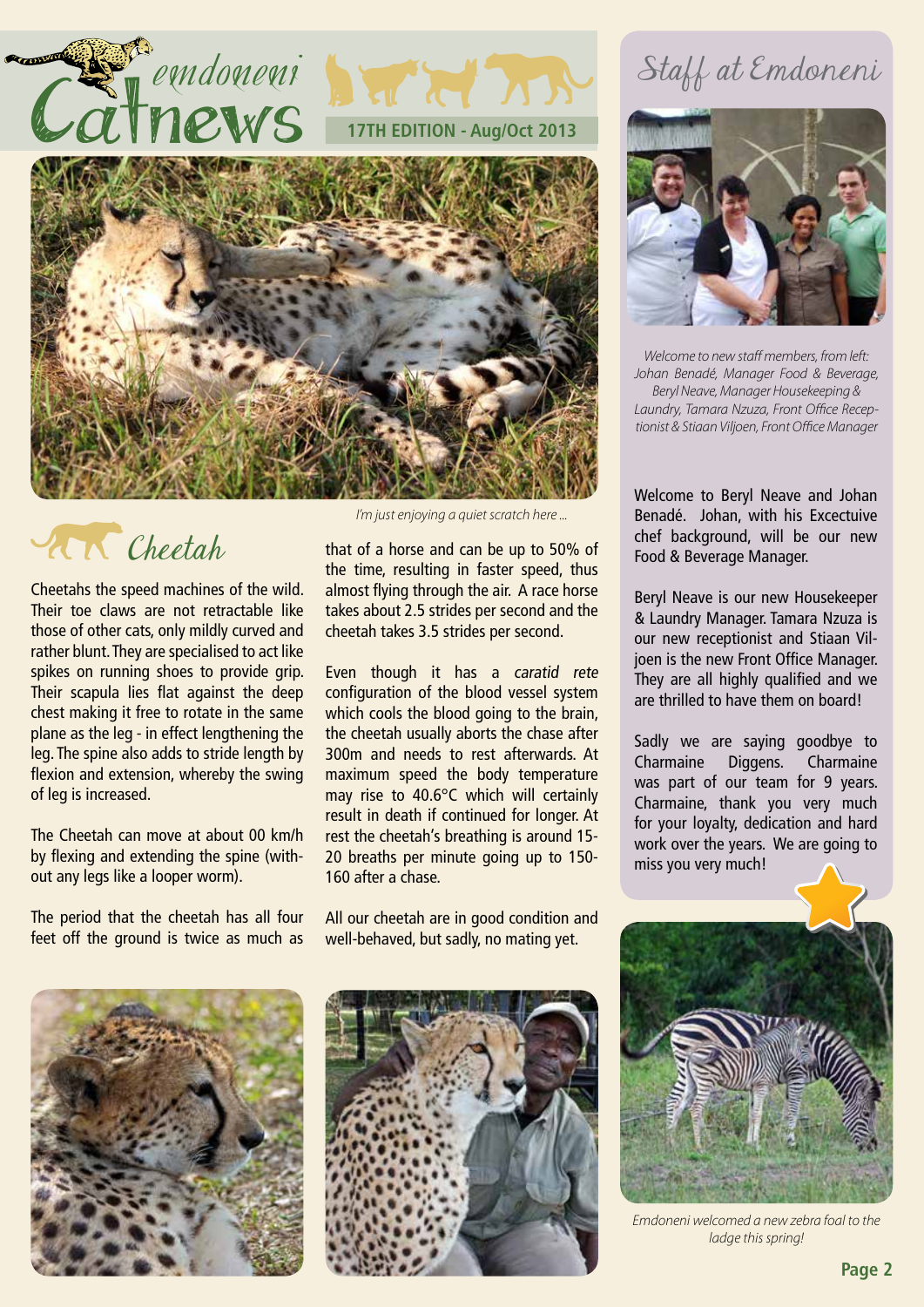



*The serval has a long body and legs, with a small head and large ears.*

Serval

The name 'Serval' is derived from the Portuguese name for the European Lynx 'lobo-cerval'. Servals are usually solitary but they do have overlapping territories. The male and female associate mainly during mating but may hunt together at other times. Their droppings are characterised by a light grey colour and a powdery white layer, and bound together by the hair of mostly rodents. Their droppings occur randomly along paths and boundaries and they do not make an effort to conceal them (unlike domestic cats).

The three young servals, MAFUTA, CENASSA and CASSIDY - have grown up like magic! Guests love to visit them



### **17TH EDITION - Aug/Oct 2013**

as they are playful cats and love all the attention from the visitors.

BRUCE the fully grown male took down a bush baby for an extra meal recently, proving his natural hunting abilities are still intact.

JANE and SPOTTY still share the same enclosure with no problems between them. Sometimes serval do not co-habit very well, but in this case all is peaceful.

NOAH and MUHLE - we are still waiting for the outcome of little servals if all goes well... Keep a lookout for news soon!





*Wildcats moulting as the weather warms*



Touch the Wild where the Waterberry Grows



*Wildcats were considered sacred in anciecnt times. We still think they are special!*



Archaeological evidence in Egypt shows that the domestication of African Wild Cats goes back to at least 2000 BC. Some of these archaeological findings date back to the first dynasty 3000 BC. In these times cats were worshipped and their owners mourned their death by shaving their eyebrows. There were annual carnivals in Bubastis or the House of Bast. Bast was the Cat Goddess of Pleasure, and the one who protected humans against disease and evil spirits. To please Bast, bronze statues and mummies of cats were placed in sacred spaces. By the end of the 19th century, so many cat remains were discovered in Egypt that it was sold as fertiliser and 19 tons were exported to England alone!

GRUMPY, KHAYA, HOUDINI and MICHAEL, the permanent residents of our Centre, are all fine and healthy.



*Grumpy in typical pose, hissing and snarling at the others... but quite harmless.*